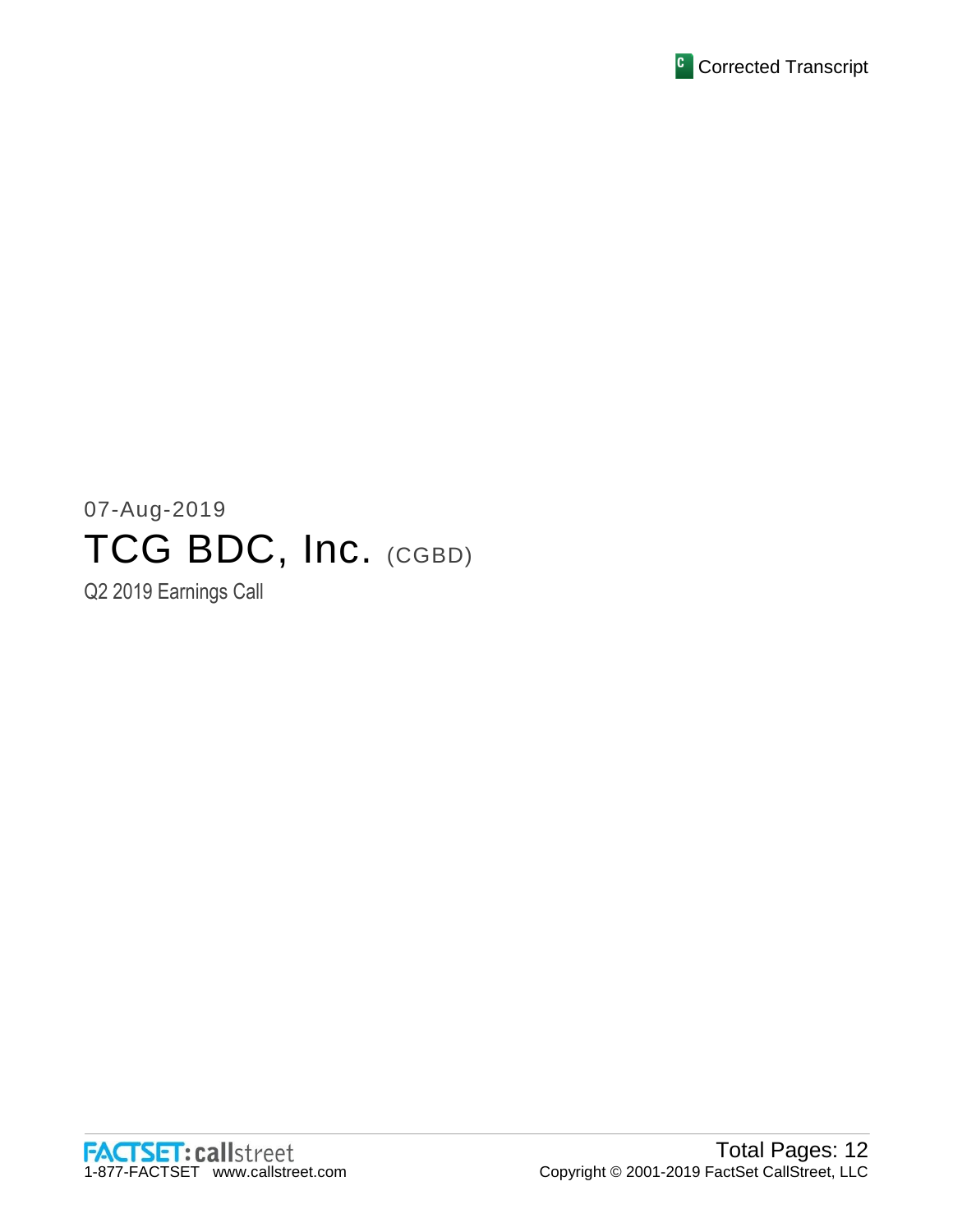# **CORPORATE PARTICIPANTS**

Daniel Harris *Head of Investor Relations, TCG BDC, Inc.*

Michael Anthony Hart *Chief Executive Officer, Director & Chairman, TCG BDC, Inc.*

Linda Pace *President, TCG BDC, Inc.* Taylor P. Boswell *Managing Director-Carlyle Direct Lending, The Carlyle Group LP*

Grishma Parekh *Head of Origination, TCG BDC, Inc.*

Thomas M. Hennigan *Chief Financial Officer & Chief Risk Officer, TCG BDC, Inc.*

# **OTHER PARTICIPANTS**

Richard Shane *Analyst, JPMorgan Securities LLC*

Finian O'Shea *Analyst, Wells Fargo Securities LLC*

Ryan Lynch *Analyst, Keefe, Bruyette & Woods, Inc.*

# **MANAGEMENT DISCUSSION SECTION**

**Operator**: Good day, ladies and gentlemen, and welcome to the TCG BDC Second Quarter 2019 Earnings Conference Call. At this time, all participants are in a listen-only mode. Later, we'll conduct a question-and-answer session and instructions will be given at that time. [Operator Instructions]

......................................................................................................................................................................................................................................................

......................................................................................................................................................................................................................................................

......................................................................................................................................................................................................................................................

It is now my pleasure to introduce Daniel Harris, Head of Investor Relations.

# Daniel Harris

*Head of Investor Relations, TCG BDC, Inc.*

Thank you, operator. Good morning and welcome to TCG BDC's second quarter 2019 earnings call. Last night, we issued an earnings press release and detailed earnings presentation with our quarterly results, a copy of which is available on TCG BDC's Investor Relations website. Following our remarks today, we will hold a question-and-answer session for analysts and institutional investors. This call is being webcast and a replay will be available on our website.

Any forward-looking statements made today do not guarantee future performance, and undue reliance should not be placed on them. These statements are based on current management expectations and involve inherent risks and uncertainties, including those identified in the Risk Factors section of our Annual Report on Form 10-K that could cause actual results to differ materially from those indicated. TCG BDC assumes no obligation to update any forward-looking statements at any time.

......................................................................................................................................................................................................................................................

With that, I'll turn the call over to our Chief Executive Officer, Michael Hart.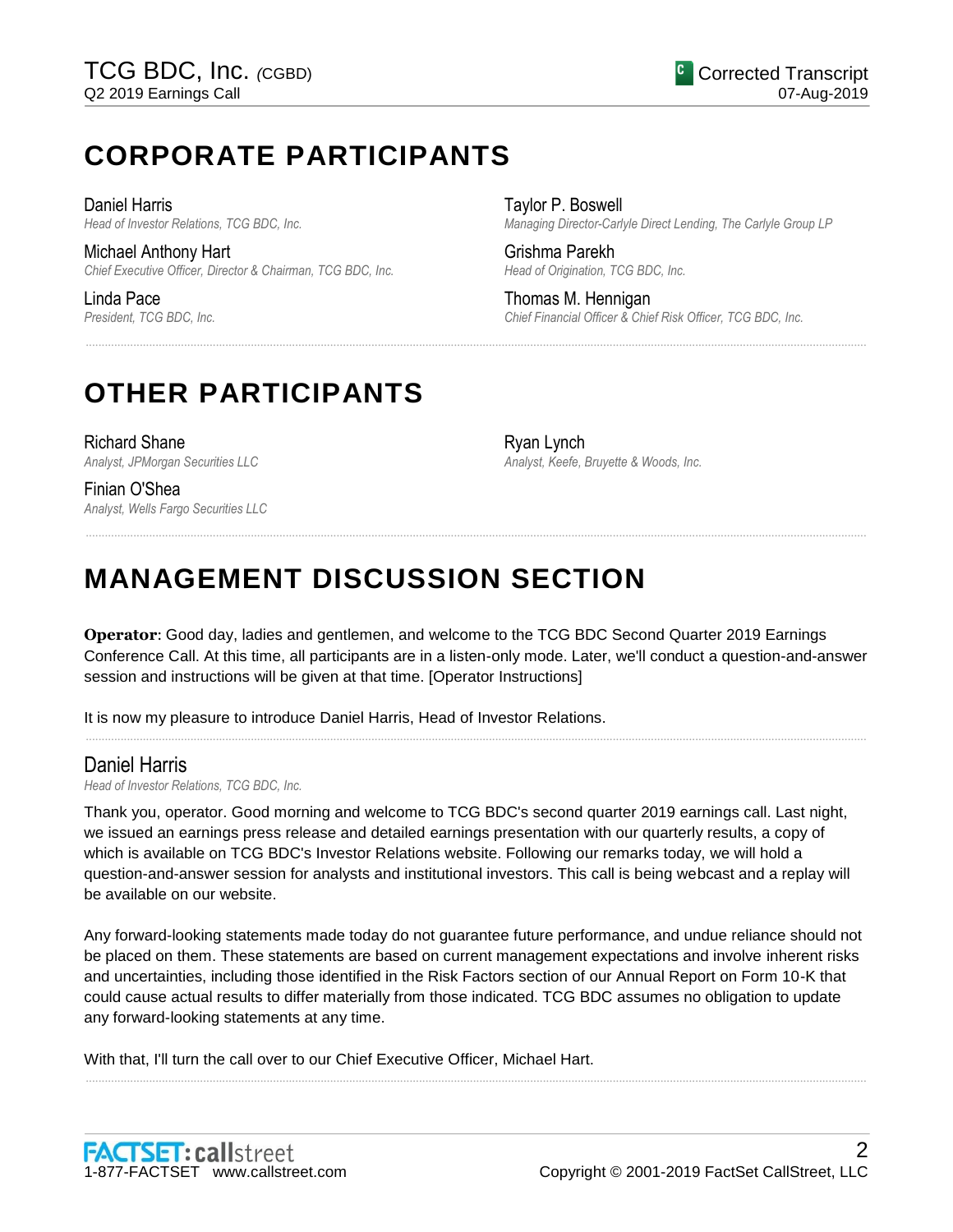# Michael Anthony Hart

*Chief Executive Officer, Director & Chairman, TCG BDC, Inc.*

Thanks, Dan. Good morning everyone and thank you for joining us on our call this morning to discuss our second quarter results. Joining me on the call today is our new President, Linda Pace, who will become the CEO of TCG BDC on January 1. In addition we have our Chief Financial Officer, Tom Hennigan; our Head of Originations Grishma Parekh; and the new Chief Investment Officer of Direct Lending, Taylor Boswell.

Let me spend a moment on the CEO transition we announced during the second quarter. As I mentioned, effective January 1 of next year, I'll be stepping down and Linda will become the new CEO of TCG BDC. And until then, I'll continue to operate in that capacity. Linda has an exceptional track record at Carlyle having led our broadly syndicated loan business for the past 10 years, a business today that manages over \$25 billion in AUM. Linda has actually been with Carlyle for more than 20 years in different investment capacities and I've had the pleasure of working closely with Linda as she's been involved with our BDC since our inception, serving as an important member of our Investment Committee. She's an exceptional risk and investment manager and her skill and experience in global credit markets are a perfect addition to our direct lending team. Today, our business is well-positioned to take advantage of changing opportunities within the industry and the combination of our experienced investment team and our new leadership team is a powerful combination to move our business forward.

With that, let me now turn the call over to Linda Pace. Linda?

# Linda Pace

*President, TCG BDC, Inc.*

Thank you, Mike. It's been a wonderful experience working closely with you over the past few years. Let me begin today by reiterating a key message, the BDC remains an important flagship vehicle for Carlyle, which is why I'm excited to take on these new management responsibilities. Our BDC and direct lending more broadly is a business which is core to Carlyle's global credit development and a business which has market leading capabilities.

......................................................................................................................................................................................................................................................

With that said, I'd like to focus my remarks today across three areas: our underwriting strategy focused on achieving optimal risk-adjusted returns, our financial results for the quarter, and our capital management and financial strategy at the BDC.

First, our underwriting and portfolio strategy remains focused on creating and managing a diversified loan portfolio to achieve the best risk-adjusted outcome. Our expectation for the company's performance remains high. The changes we have made highlight Carlyle's aggressive investment into this business.

From an investment perspective, the core tenets of our investment philosophy are unchanged. We will continue to populate the BDC with the best relative value and diverse exposures, maintain a strong bias towards senior debt and defensive industry exposures and directly originate from sponsors with whom we have meaningful relationships. That, however, does not mean that we will stand still. In fact whether responding to dynamic markets or in our continuous improvement efforts we will constantly evolve to extend our competitive advantage. For instance, in recent years, that evolution resulted in the development of new capabilities, such as our software lending and ABL practices. Going forward, the thrust of our evolution will be integrating across the Carlyle platform.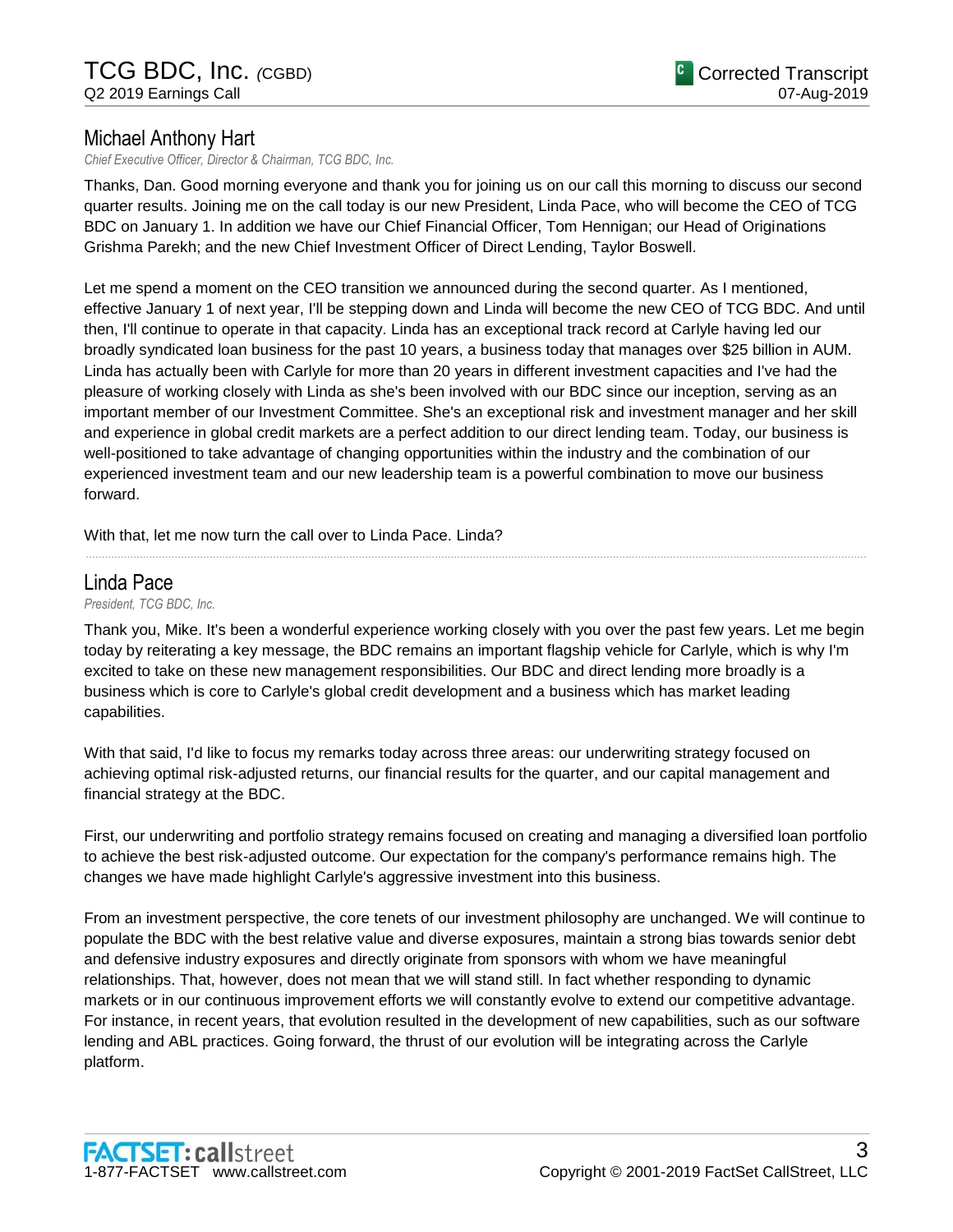# TCG BDC, Inc. *(*CGBD) Q2 2019 Earnings Call

Specifically, we will intensify efforts to utilize the scale of our capital base, the breadth of our investing capabilities and the depth of our expertise to mitigate competition. We regard these assets as true structural advantages, which few of our competitors can match and which we expect will yield differentiated investment outcomes for our shareholders. We are already seeing the benefits of these efforts and Grishma will give you some specific examples momentarily.

Second, let me give an overview of our results for the second quarter. We generated net investment income of \$28 million or \$0.46 per share, \$0.01 higher than the \$0.45 we produced in the first quarter. We declared a regular \$0.37 dividend and as we previewed last quarter we also declared an \$0.08 special dividend for a total of \$0.45 in dividends declared in the quarter.

Our company has consistently produced net investment income in excess of our quarterly dividend and we expect to continue this trend going forward. Our net asset value per share declined to \$17.06 from \$17.30 last quarter as net investment income was generally in line with total dividends paid and was reduced by realized and unrealized losses of approximately \$0.30 per share. During the quarter, we repurchased 1.1 million shares of stock for over \$16 million which was \$0.04 per share accretive to NAV. Stabilizing and growing our NAV via our integrated platform approach will be the major focus area for me and the team over the next few years. And finally, I'd like to focus my last remarks on my view of our capital plans. We remain highly confident in our ability to generate recurring core earnings in excess of our \$0.37 dividend and we believe that this stability is an attractive investment opportunity for shareholders.

We will consider additional future special dividends with some regularity as appropriate and as our core earnings allow. At the end of the second quarter, we had approximately \$0.21 per share and spillover income to fund special dividends in future periods. As of today we have \$58 million remaining on our \$100 million repurchase authorization implemented during the fourth quarter of 2018. We will continue to repurchase shares at or near our current valuation as we do not believe our current share price accurately reflects the strength of our investment platform.

......................................................................................................................................................................................................................................................

With that, let me hand that call over to Taylor who will discuss the health and direction of our business.

# Taylor P. Boswell

*Managing Director-Carlyle Direct Lending, The Carlyle Group LP*

Thanks, Linda. I'll begin by expressing my excitement to join this important investment effort. I'm here today having recently assumed the role of Chief Investment Officer for Carlyle Direct Lending. In this role I'll work closely with Linda, Grishma, Tom and the rest of our talented team across our BDC's investment and operating activities. One of the many resources available to us at Carlyle is our economic research team which closely tracks the health of global economies by analyzing information ranging from macro data to proprietary leading indicators across hundreds of portfolio companies.

Going forward, we expect to regularly share with you the insights of these efforts and how we position ourselves around their findings. Looking across our global portfolios today, Carlyle does not see a near term U.S. or global recession. The signs of emerging economic weakness we do see are largely contained to global trade driven sectors and certain foreign geographies. That said, this deceleration while not evidenced in real U.S. economic data, is to an extent impacting business sentiment and leading to more conservative approaches by management teams. Carlyle expects a vigorous response from global central banks that we believe is likely to mitigate both the depth and duration of real economic weakness as well as result in stable or increasing liquidity in global credit markets. This pending response has led to, one, less favorable macro development for our business and all of our BDC peers, the abrupt downward shift in forward interest rate expectations over the last six months. As a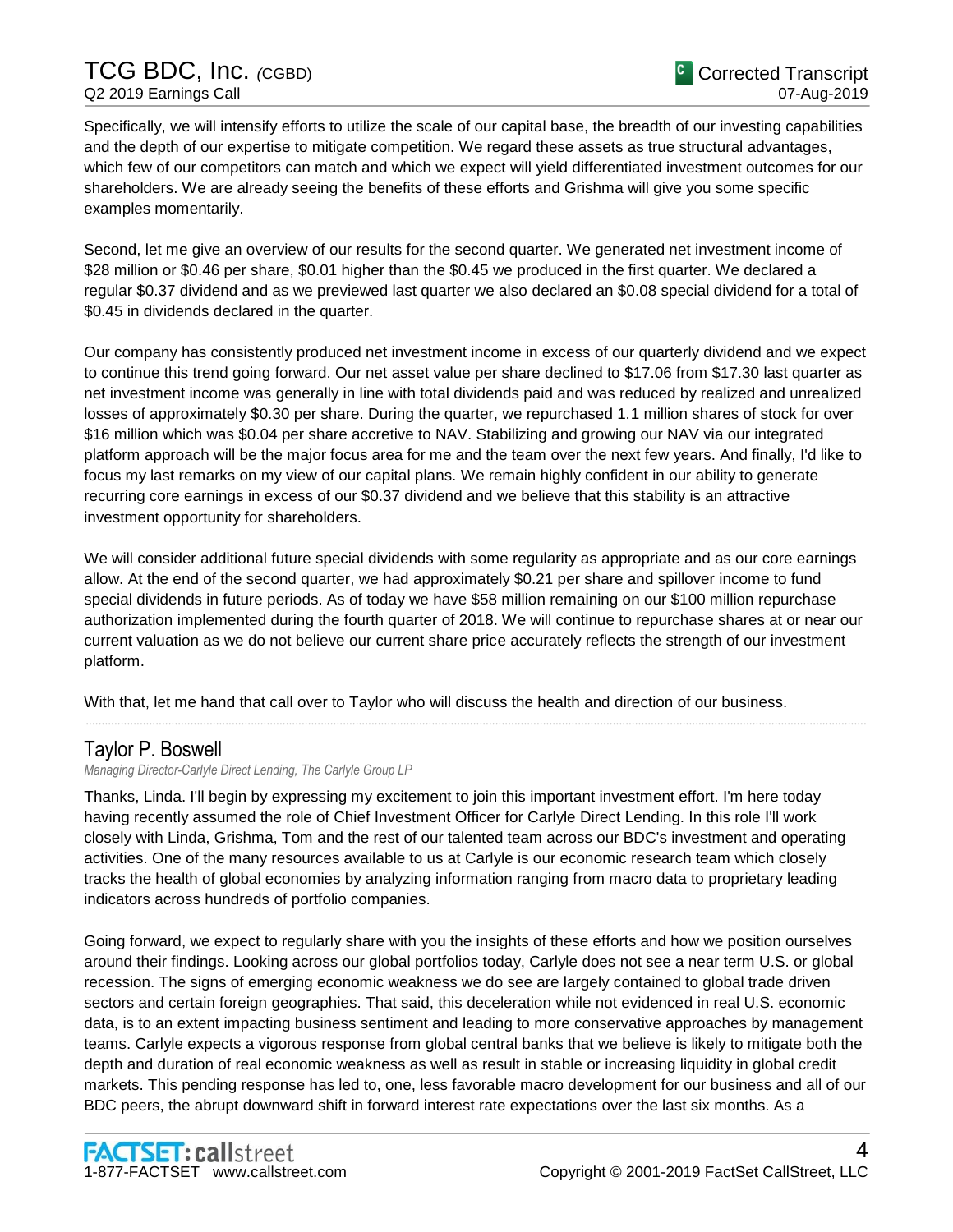TCG BDC, Inc. *(*CGBD) Q2 2019 Earnings Call

reminder, 99% of our portfolio is comprised of floating rate loans and all else being equal every 25 basis points change in LIBOR will impact annual net investment income by \$0.03 per share. Most importantly, we consider our BDC's portfolio to be extremely well positioned fundamentally against this macroeconomic backdrop. We have 70% of our portfolio in true first lien instruments, a high degree of investment diversification and significant underweights to more cyclical industry exposures, all of which we believe will be long term benefits to our shareholders.

In the current period, while we are pleased with most aspects of our financial performance. There remains room for improvement. The one controllable area which fell short of expectations in Q2 was the progression of our NAV, which was impacted by higher realized and unrealized losses than we would expect to see in normal course. We have dug into each situation and ascertained they represent idiosyncratic credit issues not indications of either thematic risk concentrations in our portfolio or broad economic weakness. As you would expect, these loans are a significant focus for our team and we have committed the necessary resources to maximize shareholder value.

All in all, we are comfortable with the profile of our business and optimistic about our prospects. To echo Linda's comments, we will maintain an appropriately diversified defensively positioned portfolio while also integrating our broad platform capabilities to dynamically respond to changing market conditions.

Our investment process remains rigorous focused on a high quality recession resilient businesses, deep relationships with our borrower clients and investment opportunities where we have a differentiated diligence advantage.

......................................................................................................................................................................................................................................................

I'll now hand the call over to Grishma to take you through our origination activity in the quarter.

# Grishma Parekh

*Head of Origination, TCG BDC, Inc.*

Thanks, Taylor. In terms of the market, the general backdrop remains characterized by high leverage multiples and private equity firms paying full purchase prices. The substantial dry powder held by both private credit and private equity managers coupled with generally stable economic conditions continues to drive this dynamic. Loan volume was sluggish this quarter due to muted M&A activity, although we did see an uptick in opportunistic activity. Competition for new origination remains intense and our response has been to focus our investments in areas that play to our strengths. We are harnessing our platform-wide credit capabilities in a greater way than we have done in the past. For example that means taking an idea generated by our aerospace credit research analyst in the broadly syndicated loan business, leveraging the long-term expertise of Carlyle's private equity professionals investing in aerospace companies and bring that transaction to a sponsor with whom we have a strong relationship to offer accretive one-stop solution across several parts of the capital stack. This is exactly what occurred with our recent investment in Wencor, an aerospace aftermarket components manufacturer owned by Warburg Pincus.

We are also aligning around industries not only across credit, but firm-wide in order to develop more expertise. We found that by doing this, we can move quicker with greater conviction resulting in better outcomes. For example, medical device contract manufacturing is a niche sector we have spent a significant amount of time developing a thesis around by leveraging our healthcare bio team, regulatory affairs group and other Carlyle advisors. Our knowledge and conviction in this space lead us to secure the lead for [ph] Altera's acquisition of Pyramid (00:13:58) a designer manufacturer of complex electronic medical devices. Moving to the numbers, during the quarter we originated \$291 million of commitments essentially in line with Q1 across 33 transactions with 25 private equity firms. Much of this capital was in support of existing private equity clients to our business and about half was to existing portfolio companies. As we said in the past, we believe investing behind repeat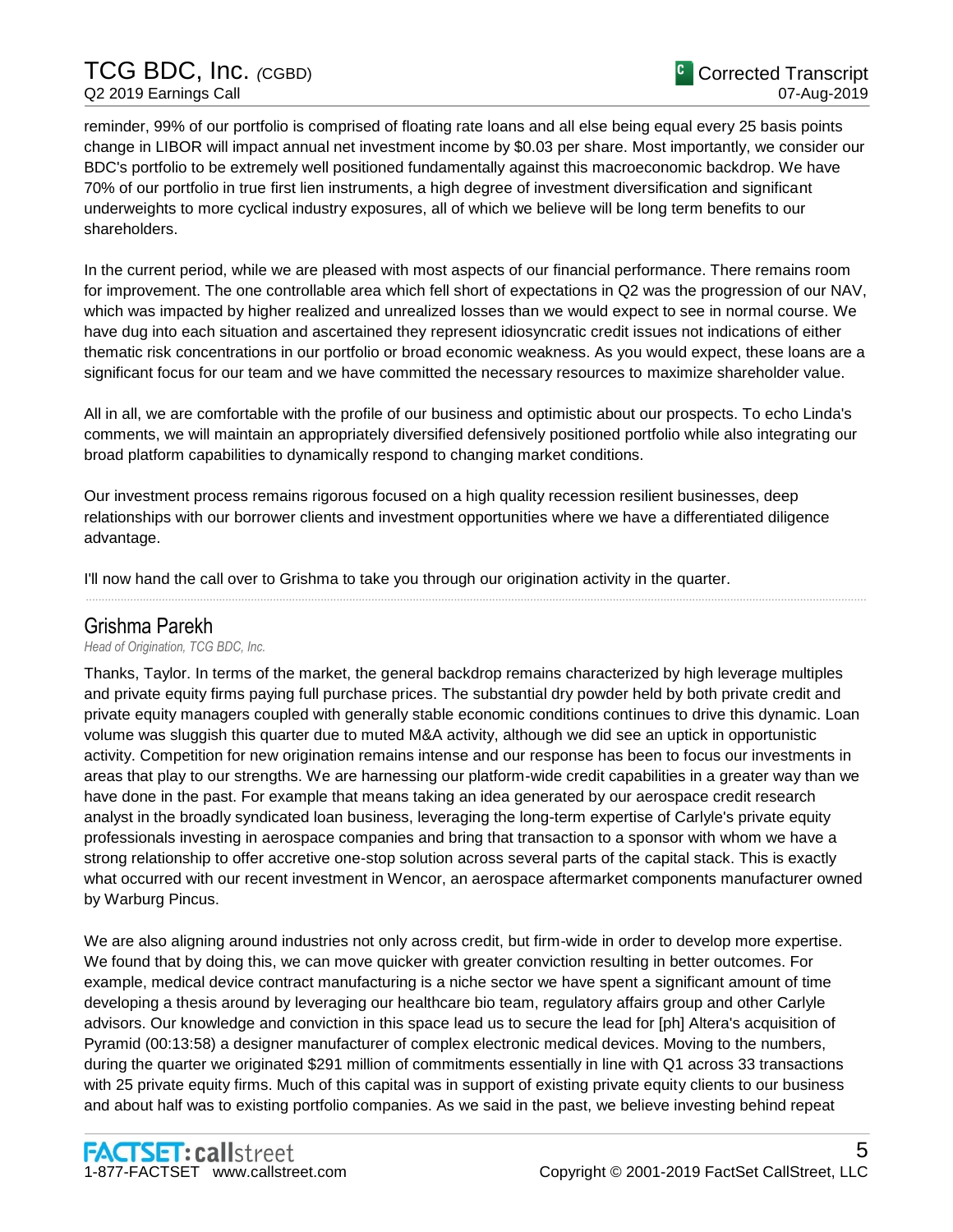borrowers and PE clients is an important risk management tool and offers some of the best risk adjusted return opportunities.

This quarter, the vast majority about 88%, of our new commitments were first lien and 100% were in senior secured positions. The weighted average yield at amortized cost of these new investments was 8.83% compared to 8.97% for the debt portfolio overall. Many of the key metrics we monitor for our new investments remain largely in line with our broader portfolio and with prior quarters. The loan to value of our new investments was 41%. The average leverage multiple was 5.3 times and the interest coverage ratio was in excess of 2 times.

The average EBITDA of our new investments was \$50 million versus the \$40 million median EBITDA across the portfolio. Repayments were high this quarter at \$240 million which excludes \$64 million repayment of the mezzanine loan for our JV with PSP. This is in contrast with Q1 which had de minimis payments due to the market volatility of that quarter. However when you look at our repayments for the first half of 2019, they were in line with prior years. As a result, we experienced a net reduction in our BDC portfolio of 4% and net growth in the JV of 6%.

I will now turn the call over to Tom Hennigan to review our financial results.

# Thomas M. Hennigan

*Chief Financial Officer & Chief Risk Officer, TCG BDC, Inc.*

Thanks Grishma. Jumping right into the financials, total investment income for the second quarter was \$57 million which was up about \$2 million compared to the first quarter. The increase was primarily due to higher OID accretion and prepayment fees from the elevated level of repayments this quarter and also higher average investment balance. This was offset by some negative pressure from lower LIBOR, an increase in non-accruals, and lower total income from our JV.

......................................................................................................................................................................................................................................................

Total expenses were \$29 million in the quarter compared to \$28 million last quarter. The largest component of the increase was higher interest expense driven primarily by higher average debt outstanding. This resulted in net investment income for the quarter of \$28 million or \$0.46 per share. And that compares to an average of \$0.43 over the last seven quarters since our IPO and our regular dividend of \$0.37 per share.

Last quarter, we referenced the term core interest income which we define as regular interest income on the investment portfolio excluding any OID acceleration, prepayment fees or transaction fees. This quarter, if you back out the elevated level of transaction related income streams, we still would've comfortably covered the regular dividend. And on August 5, our board of directors declared the regular dividend for the third quarter of 2019 at the same \$0.37 per share and that's payable to shareholders of record as of the close of business on September 30. On the financing front, we finished the second quarter with total debt outstanding of about \$1.1 billion. That's flat compared to prior quarter. During the quarter, we increased commitments under our revolving credit facility by another \$80 million. So as of 6/30 we had about \$340 million of total unused commitments under our credit facilities. Statutory leverage was 1.07 generally in line with prior quarter given muted growth in the portfolio. However, we do see this level increasing more meaningfully by the end of the third quarter due to a steady originations pipeline combined with more modest repayments expected this quarter. And given the more favorable rate environment for issuers, we anticipate exploring additional financing transactions in the near term. To increase our operational flexibility, we'll be looking at all areas of the market including the private and public capital markets.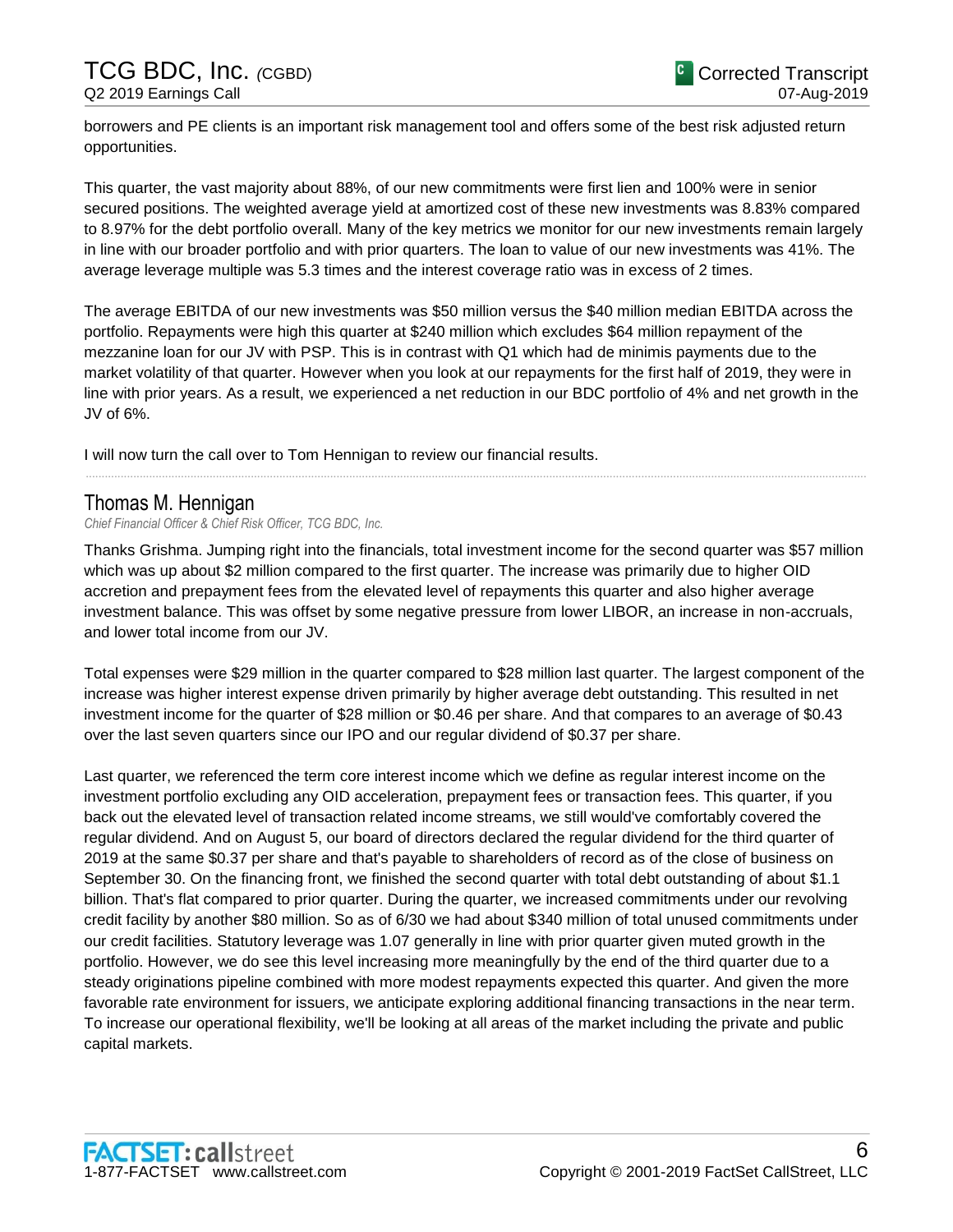Moving on to the JV's performance, the dividend yield on our equity in the JV was about 13% for the second quarter. As previewed on last quarter's call, in late May we closed our second CLO at the JV which resulted in an overall reduction in the J's cost of capital by about 20 basis points.

Regarding the portfolio, we had an increase in overall activity this quarter. The weighted average Internal Risk Rating remained 2.3. However, total [indiscernible] (00:18:28) loans again increased this quarter with a net addition of three borrowers. What the overall theme is that in most cases we believe these are temporary performance issues. Sponsors have been supportive with additional capital, we've closed or negotiated credit enhancing amendments, and our goal remains full recovery. The level of nonaccruals increased this quarter from 0.8% to 2% based on fair value with the addition of two borrowers.

We exited one of these positions, [ph] Totes (00:18:56), post quarter end at a level a bit lower than our [ph] 630 (00:18:59) mark driven by our developing view on the potential downside to our recovery in that investment. For the other nonaccrual transactions, these continue to be fluid and developing situations. Given the status of ongoing negotiations between the various parties we're limited in providing additional color but we hope to have updates over the next couple quarters. Regarding valuations in NAV, our total aggregate realized and unrealized net loss was about \$18 million for the quarter. Credit related markdowns were the primary driver of this loss. The continued rebound in market yields aided valuations by about \$2 million on the quarter while reversals of prior unrealized gains on exited positions was a negative \$2 million.

The roughly \$8 million of realized loss this quarter has two primary components, first a \$9 million of realized loss from our recapitalization of SolAero and that was primarily a reversal of prior period unrealized losses. And second, a \$2 million gain on our equity co-investment in Imperial Dade.

......................................................................................................................................................................................................................................................

With that, let me turn the call back to Linda for some closing remarks.

### Linda Pace

*President, TCG BDC, Inc.*

Thank you Tom. Again, I'm very excited to have the opportunity to lead our direct lending business moving forward. As I mentioned earlier, delivering strong risk adjusted returns to our shareholders, and stabilizing and growing our NAV will be among my major focus areas as we further leverage the diverse resources of Carlyle.

Thank you for your time and attention this morning and I'll now turn the call back over to the operator for Q&A.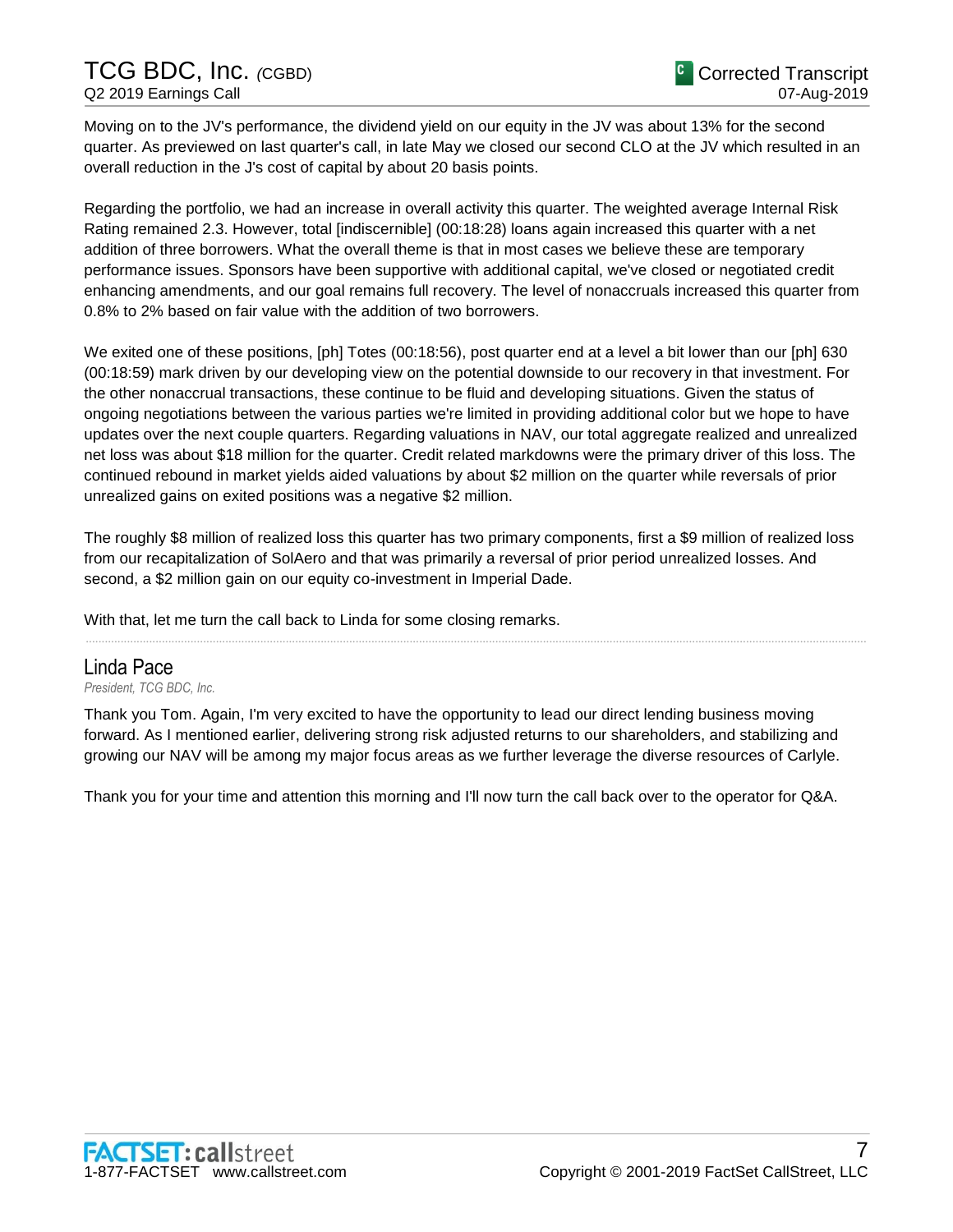# **QUESTION AND ANSWER SECTION**

**Operator**: Thank you. [Operator Instructions] And our first question comes from the line of Rick Shane with JPMorgan. Your line is now open.

......................................................................................................................................................................................................................................................

#### Richard Shane

*Analyst, JPMorgan Securities LLC* Q

Hey guys. Thanks for taking my question this morning and Linda congratulations. I wanted to talk about two things. First of all, given the current interest rate outlook, could you guys give us a sense of the distribution of floors on investments in your portfolio and your ability to negotiate floors in the current environment.

#### Thomas M. Hennigan

**Chief Financial Officer & Chief Risk Officer, TCG BDC, Inc.** 

Sure, Rick, this is Tom. Our portfolio for the most part, most transactions have LIBOR floors and in particular are directly originated middle market deals. We continue to have LIBOR floors in those transactions and it's typically 1%.

......................................................................................................................................................................................................................................................

......................................................................................................................................................................................................................................................

#### Richard Shane

*Analyst, JPMorgan Securities LLC* Q

They're typically 1% and that's regardless of sort of the interest rate environment? You're not getting higher floor – you haven't gotten higher floors in the last year when rate curve was suggesting rates were headed higher and the curve was – rates were higher, base rates were higher.

......................................................................................................................................................................................................................................................

......................................................................................................................................................................................................................................................

#### Thomas M. Hennigan

*Chief Financial Officer & Chief Risk Officer, TCG BDC, Inc.* A

1% has really been the standard for the last number of years.

#### Richard Shane

*Analyst, JPMorgan Securities LLC* Q

Got it. Okay. Great. Second question, Grishma, you talked about sort of a new approach in terms of integrating the resources from Carlyle. Historically there's been this notion of One Carlyle goes all the way back really to the beginning or the inception of the company. Curious what specifically we should be looking at that's different. You [ph] said at a specific (00:22:24) transaction, would love to understand the nuance there.

......................................................................................................................................................................................................................................................

### Grishma Parekh

**Grishma Parekh**<br>*Head of Origination, TCG BDC, Inc.* And *Head of Origination, TCG BDC, Inc.* 

Yeah sure. It's a good question, Rick. So integration and the utilization of our credit-wide and firm-wide frankly capabilities is something that has been core to our investment strategy and really just the ethos of our business. So in that way fundamentally not a lot has changed. Tactically when we're approaching opportunities now, we are spending a lot more time collaborating with other groups within credit and within the firm. We're continuing to develop deeper sector expertise and so that includes our credit research analysts, that includes members of our direct lending team, that will include members of the private equity business, so that we can formulate a thesis around certain sectors and then within certain sectors, niche areas, that we think are really interesting so that we're more proactively generating ideas and not necessarily just waiting for the call – the phone to ring on an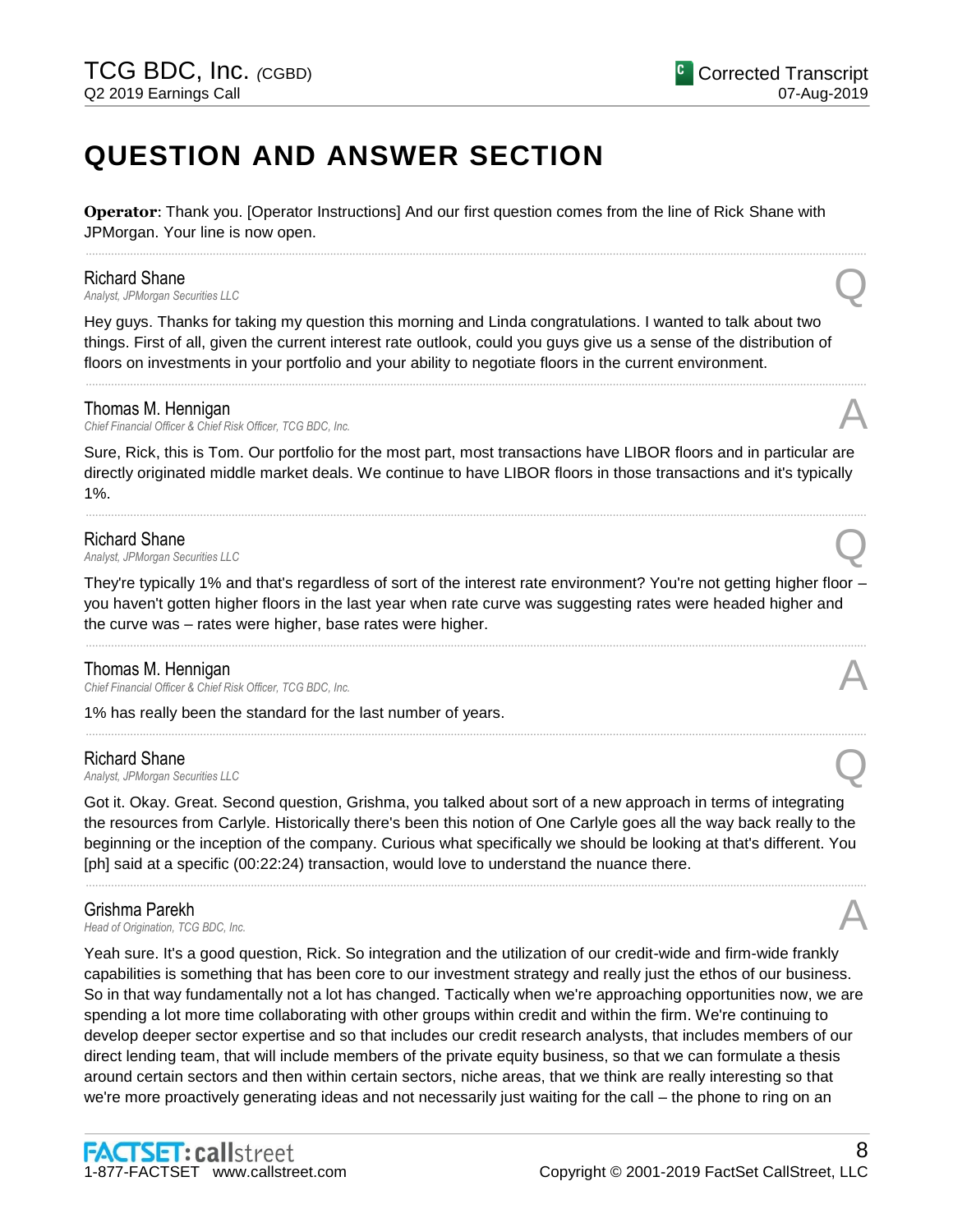9

opportunity from a sponsor. And we've been seeing a big shift in the way that we're sourcing ideas and our success rates for those deals that we really want to invest in just becoming much more impactful by taking an even deeper approach to the One Carlyle effort that we've been focused on from the very beginning.

......................................................................................................................................................................................................................................................

**Richard Shane**<br>Analyst, JPMorgan Securities LLC *Analyst, JPMorgan Securities LLC* Q

Is it fair to characterize that as sort of more of a push strategy from using the resources of Carlyle, pushing up ideas as opposed to the pull strategy of tapping into the experts when you've been looking at transactions in the past?

......................................................................................................................................................................................................................................................

### Grishma Parekh

**Grishma Parekh**<br>*Head of Origination, TCG BDC, Inc.* And *Inc.* And *A* 

Yeah, that's well said. So I think in the past, we would reach out when there was an opportunity. And now we're spending a lot of time almost in a think-tank capacity and looking at the market, looking at what we're seeing in various sectors and saying, what sort of ideas can we generate from investments that we've already invested in in various other parts of the organization, what ideas can we bring to our private equity clients in a way that we just haven't done before and that we don't think that a lot of other direct lenders are doing. And again, we found that when we do that, a lot of our clients are looking at us as not just a provider of capital, but now also a provider of really unique ideas.

......................................................................................................................................................................................................................................................

......................................................................................................................................................................................................................................................

### Richard Shane

*Analyst, JPMorgan Securities LLC* Q

Got it. Okay, terrific. Thank you so much.

**Daniel Harris**<br>Head of Investor Relations. TCG BDC. Inc. **Daniel Harris**<br> *Head of Investor Relations, TCG BDC, Inc.* And the comparation of the comparation of *Investor Relations, TCG BDC, Inc.* 

Thanks, Rick.

**Operator**: Thank you. And our next question comes from the line of Finian O'Shea with Wells Fargo Securities. Your line is now open.

......................................................................................................................................................................................................................................................

......................................................................................................................................................................................................................................................

**Finian O'Shea**<br>Analyst, Wells Fargo Securities LLC *Analyst, Wells Fargo Securities LLC* Q

Hi, guys. Good morning and welcome, Linda and Taylor. First question on the portfolio side, it looks like some of the valuation, some of the negative marks this quarter were related to healthcare services names. So I want to ask, appreciating you can't get into specifics on a company, is there any acute pressure on this line of – on this industry maybe employee retention issues or reimbursement issues? Are there any challenges to these practices, which frankly are seen across your portfolio and many BDC portfolios? So it'd be helpful for any color you could provide there.

......................................................................................................................................................................................................................................................

## Linda Pace *President, TCG BDC, Inc.* A

Sure. Thanks, Fin. This is Linda. I'll take your question and nice to meet you on the phone. Hope to meet you in person pretty soon. And then other folks in the team can jump in with more comments, but I think that's a really poignant observation that you're making because it's one that we've made ourselves in looking at not just within our BDC, but really across the global credit platform as to are there any themes regarding what we're seeing as

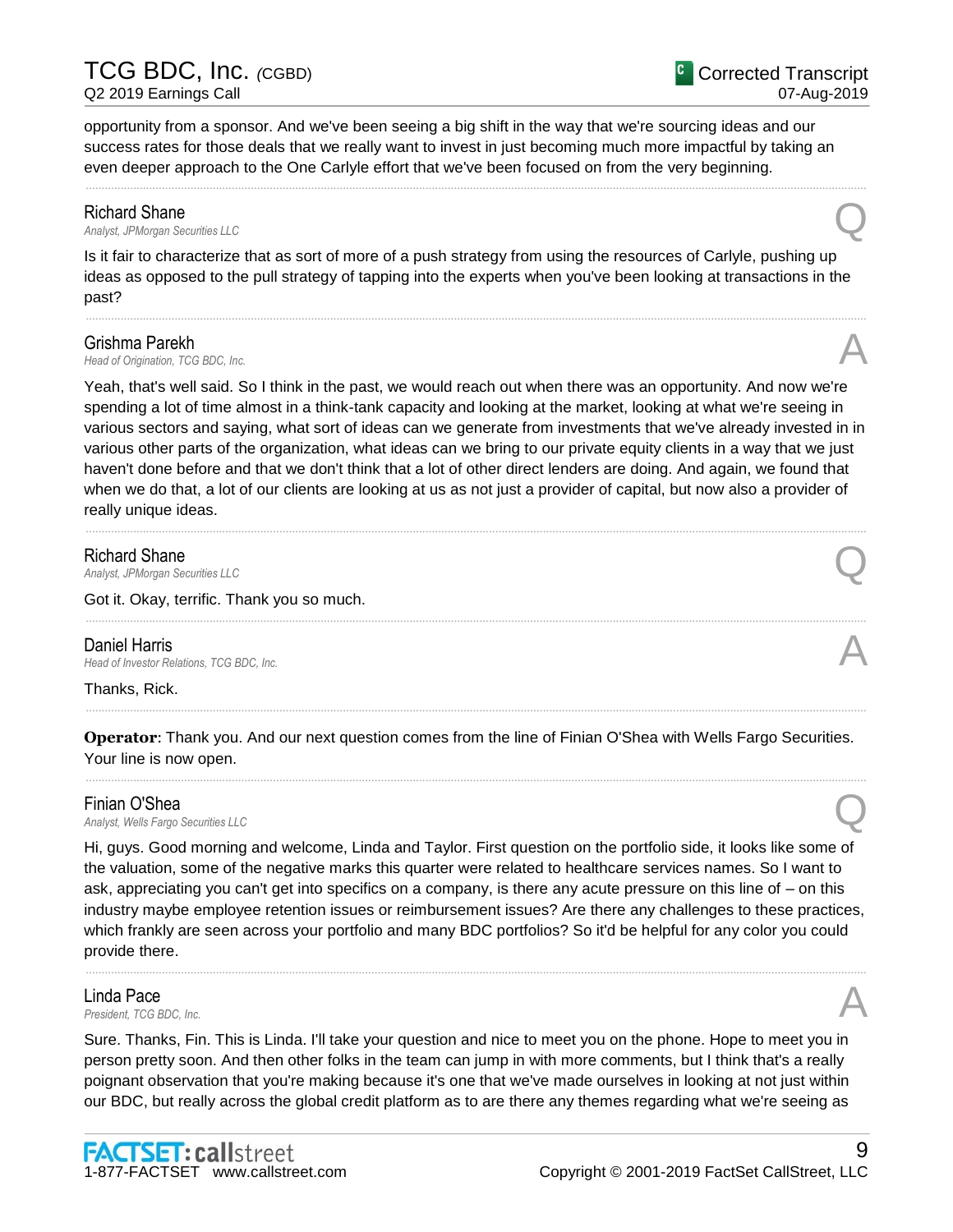# TCG BDC, Inc. *(*CGBD) Q2 2019 Earnings Call

Corrected Transcript 07-Aug-2019

far as stress in the portfolio. And for the most part, for the names that are on our watch list around nonaccrual they're idiosyncratic situations. But one thing we can point to is that within the healthcare services space where we're seeing companies do more aggressive types of roll up transactions that those come with more challenges. And you have not only reimbursement challenges but you've got personnel challenges and systems challenges things like that, which we are seeing that sponsors are having a bit more of a challenge in dealing with.

So, yeah, I think that's something that we've noticed. We're becoming more aware of those things and looking at kind of our lessons learned on some of the things that we have in the portfolio as we see more of these deals come to the market.

......................................................................................................................................................................................................................................................

#### Finian O'Shea

*Analyst, Wells Fargo Securities LLC* Q

I sure appreciate the color and just a follow-up question on allocation, when – Carlyle, when the advisor originates a new loan does it receive any upfront economics before allocation to the BDC? ......................................................................................................................................................................................................................................................

### Thomas M. Hennigan

*Chief Financial Officer & Chief Risk Officer, TCG BDC, Inc.* A

Hey Fin, it's Tom. The answer is no. The manager receives zero fees outside of what the BDC is receiving. So we have full pass throughs to the BDCs in all of our funds and the manager to the extent it's underwriting a discrete excess of our funds demand, then there may be fees on that underwriting. But certainly there's no fee that the manager is taking for the ultimate [ph] hold (00:28:23) for our fund.

......................................................................................................................................................................................................................................................

**Finian O'Shea**<br>Analyst, Wells Fargo Securities LLC *Analyst, Wells Fargo Securities LLC* Q

Thank you for taking my question.

**Operator**: Thank you. [Operator Instructions] Our next question comes from the line of Ryan Lynch with KBW. Your line is now open.

......................................................................................................................................................................................................................................................

......................................................................................................................................................................................................................................................

**Ryan Lynch**<br>Analyst, Keefe, Bruyette & Woods, Inc. *Analyst, Keefe, Bruyette & Woods, Inc.* Q

Hey, good morning and thanks for taking my questions. Linda first question is for you. Obviously the resignation of Jeff Levin earlier this year and then Mike Hart announced a few months ago, that's a significant amount of turnover at the executive level at the BDC. So can you maybe just comment on how investors can get comfortable with that level of executive turnover?

......................................................................................................................................................................................................................................................

## Linda Pace *President, TCG BDC, Inc.* A

Sure, Ryan. Thanks for your question. So what I would tell you is yes, acknowledging Jeff's departure and Mike's retirement at the end of the year, that's two people out of a team of 35 people. And we still have folks like Grishma and Tom and all the people underneath them that are still here and still working very hard. I am – even though I've assumed kind of the new role of President, I've been a consistent member of the team since the beginning having been on the investment committee. And we're taking the opportunity because of the importance of the BDC to the Carlyle overall global credit platform not just to put me into the President role but really to add more people and more focus and more resources to the BDC platform. So we are – it's business as usual and we continue to work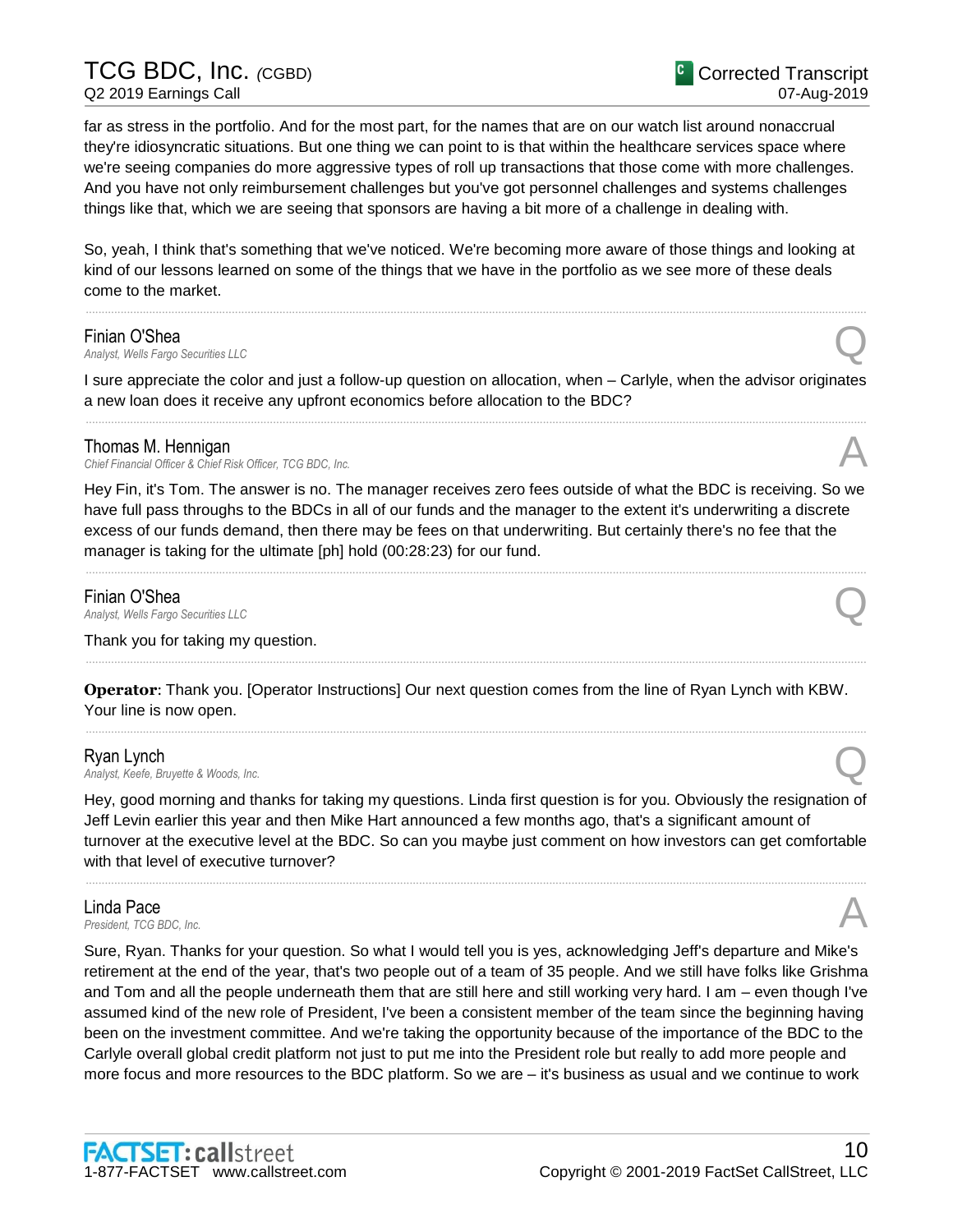# Michael Anthony Hart

*Chief Executive Officer, Director & Chairman, TCG BDC, Inc.* A

And Linda and Ryan, if I may just add, I think Linda's relationship – our relationship I think has allowed for Linda to have an immediate impact on the business and my decision is a personal one. But I have never felt better about where our business stands and have never had more confidence in the people that are involved and the people that are or will be contemplated to be involved and where our business stands within the context of the overall global credit platform. So while business turnover is inevitable in businesses like this, I think our business is at a unique point that will benefit greatly from further integration with the global credit platform, the focus that the firm has on it, and having talented individuals join the team like Linda and Taylor. I personally can say that there has never been a time that we have been better resourced.

......................................................................................................................................................................................................................................................

really hard. And I think the shareholders can feel confident that we have a ton of focus with a lot of senior and

......................................................................................................................................................................................................................................................

highly experienced professionals from Carlyle's credit platform focused on the BDC.

**Ryan Lynch**<br>Analyst, Keefe, Bruyette & Woods, Inc. *Analyst, Keefe, Bruyette & Woods, Inc.* Q

Okay, that's helpful commentary. Next question on the Middle Market Credit Fund, the yield was a bit lower this quarter. I know you guys said you had the CLO or securitization was issued this quarter. I just want to know was that 12.7% yield in Q2 is that sort of a trough yield given that the securitization was issued this quarter and you guys expect that to kind of bump back up into that 13% or 14% type range?

......................................................................................................................................................................................................................................................

### Thomas M. Hennigan

*Chief Financial Officer & Chief Risk Officer, TCG BDC, Inc.* A

Hey, Ryan, it's Tom. I think you'll see the JV yield on our equity kind of ebb and flow in that general range of low to mid-teens just based on prepayment OID yields repaying one-time fees, to the extent that there are any onetime fees for transactions in the JV. So I think you'll see ebb and flow in that general range.

......................................................................................................................................................................................................................................................

### Ryan Lynch

*Analyst, Keefe, Bruyette & Woods, Inc.* Q

Okay. And then Grishma I believe you were talking about this quarter very strong repayments given the kind of muted fourth – or muted Q1. How is the outlook looking for 3Q from the repayment side to – should we expect it to kind of normalize in the what you guys have been kind of running at the \$200 million, \$250 million area?

......................................................................................................................................................................................................................................................

Grishma Parekh<br>Head of Origination, TCG BDC, Inc. **Grishma Parekh**<br>*Head of Origination, TCG BDC, Inc.* And *Head of Origination, TCG BDC, Inc.* 

Hey, Ryan. Yeah, I would say that – which is why we sort of pointed to a repayment for across the first half because we did feel like there was a little bit of a pull forward in Q2 from the fact that there was very little in the way of repayments in Q1. And so Q3 and sort of the balance of the year, we're expecting a much more normalized repayment environment. And I think we feel pretty good as we sit here today as it relates to both our pipeline and our backlog in the context of the repayment outlook.

......................................................................................................................................................................................................................................................

......................................................................................................................................................................................................................................................

### Ryan Lynch

*Analyst, Keefe, Bruyette & Woods, Inc.* Q

Okay. Those are all my questions. I appreciate your time today.